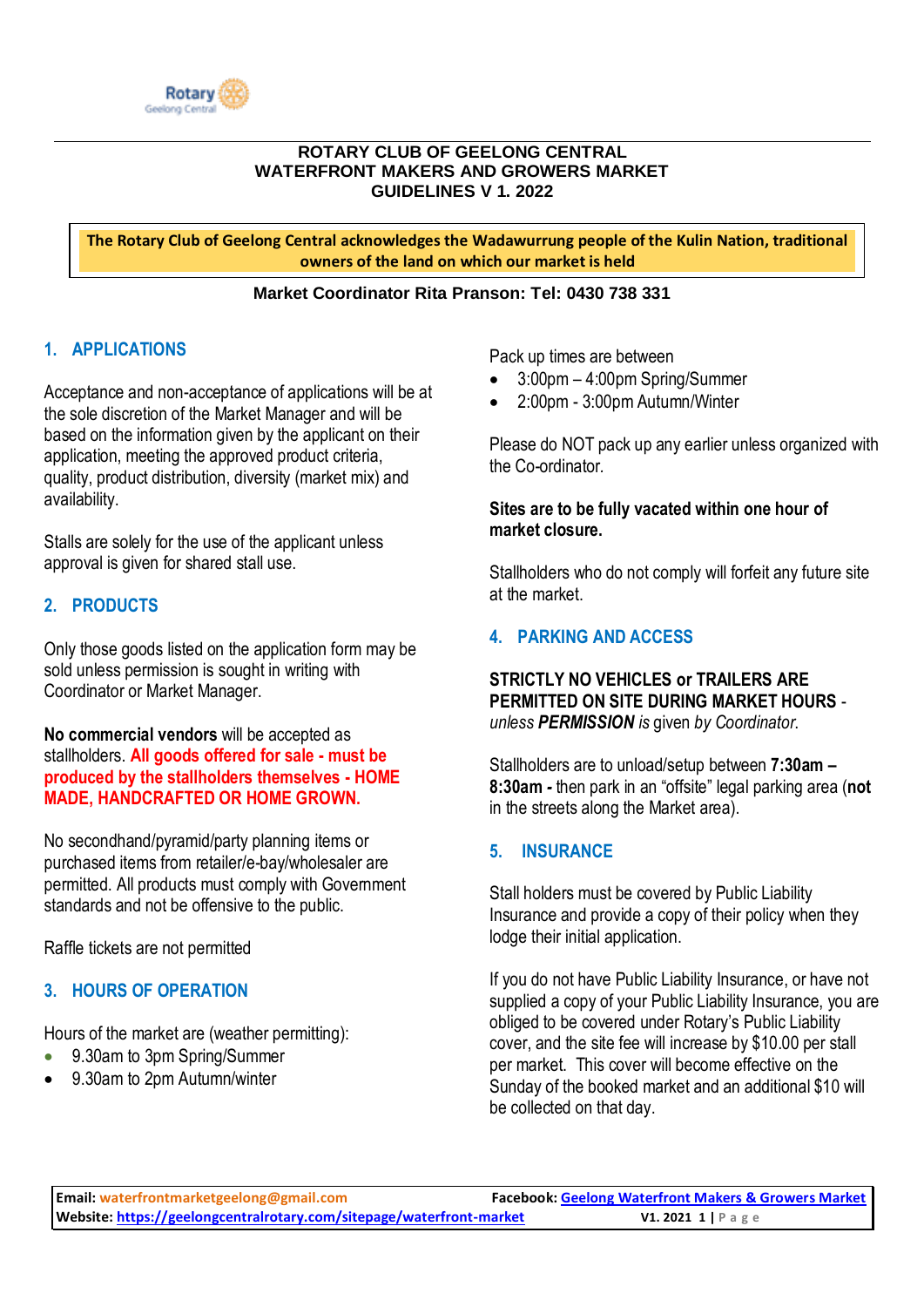

If you intend to use Rotary's Public Liability Insurance, legislation requires that you must book your site 4 days prior to the insurance coverage taking effect i.e., you MUST book a site before 5pm on the Tuesday prior to the market. No exceptions can be granted at all.

A copy of Rotary's Public Liability Insurance and summary is available on the Rotary Club of Geelong Central's market website [https://geelongcentralrotary.com/sitepage/waterfront](https://geelongcentralrotary.com/sitepage/waterfront-market)[market](https://geelongcentralrotary.com/sitepage/waterfront-market)

By booking the site & paying the additional site fee, you acknowledge that you have obtained a copy, read & agreed to the terms & conditions of cover.

The website also provides instructions should there be a need to make a claim.

# **6. BOOKINGS**

**ALL bookings are to be made through the Rotary online booking system –** first registering, then gaining approval to be a stall holder (declaring the products you make or grow), then making your booking. Absolutely no "walk-ups" will be permitted.

Regular stallholder(s) and/or those with Public Liability Insurance are required to make site bookings and payment by 3 pm on the Wednesday prior to each Sunday market. Bookings made after this time run the risk of having your preferred site being allocated to another stall holder.

For those without Public Liability Insurance, stall bookings must be made and paid for by 5pm on the Tuesday prior to the market to ensure compliance with legislation in regard to provision of Rotary's coverage.

### **7. SITE FEES**

#### **For Single site***:*

\$35 per market (with Public Liability Insurance & can provide a copy) (*see section 5 for no PL Insurance)*

#### **For Double sites:**

\$60 per market with Public Liability Insurance & can provide a copy) *(see section 5 for no PL Insurance)*

#### **Food vendors –**

• \$75 per market**.** with Public Liability Insurance & can provide a copy) *(see section 5 for no PL Insurance)*

## **8. CANCELLATIONS AND REFUNDS**

All bookings (new and regular) will close at 3pm on the Wednesday prior to a Sunday's market for those stallholders who provided a copy of their own public liability coverage.

If stallholders, after making a booking are unable to attend, they must notify the market coordinator on 0430.738.331 or email by 7pm on Saturday night at the latest.

Failure to notify the Market Manager/Co-ordinator of inability to honour a market booking will forfeit any stall site payment made and become a donation to a local Rotary community project. See Cancellation Policy below.

### **9. ADVERSE WEATHER**

The Geelong Waterfront Makers & Growers Market reserves the right to cancel the market due to inclement weather or by having to adhere to government directives.

Management will negotiate with stallholders regarding packing up their stall due to adverse weather conditions for an early departure.

Management will not be held responsible for any loss, damage or injury whatsoever resulting from adverse weather conditions*.*

## **10. STALL SETUP & EQUIPMENT**

Stallholders must provide all equipment needed to set up their stall- site-tables, tents, covers, rubbish bins etc. Sites are approx. 4 x 4 meters**.** All stall framework should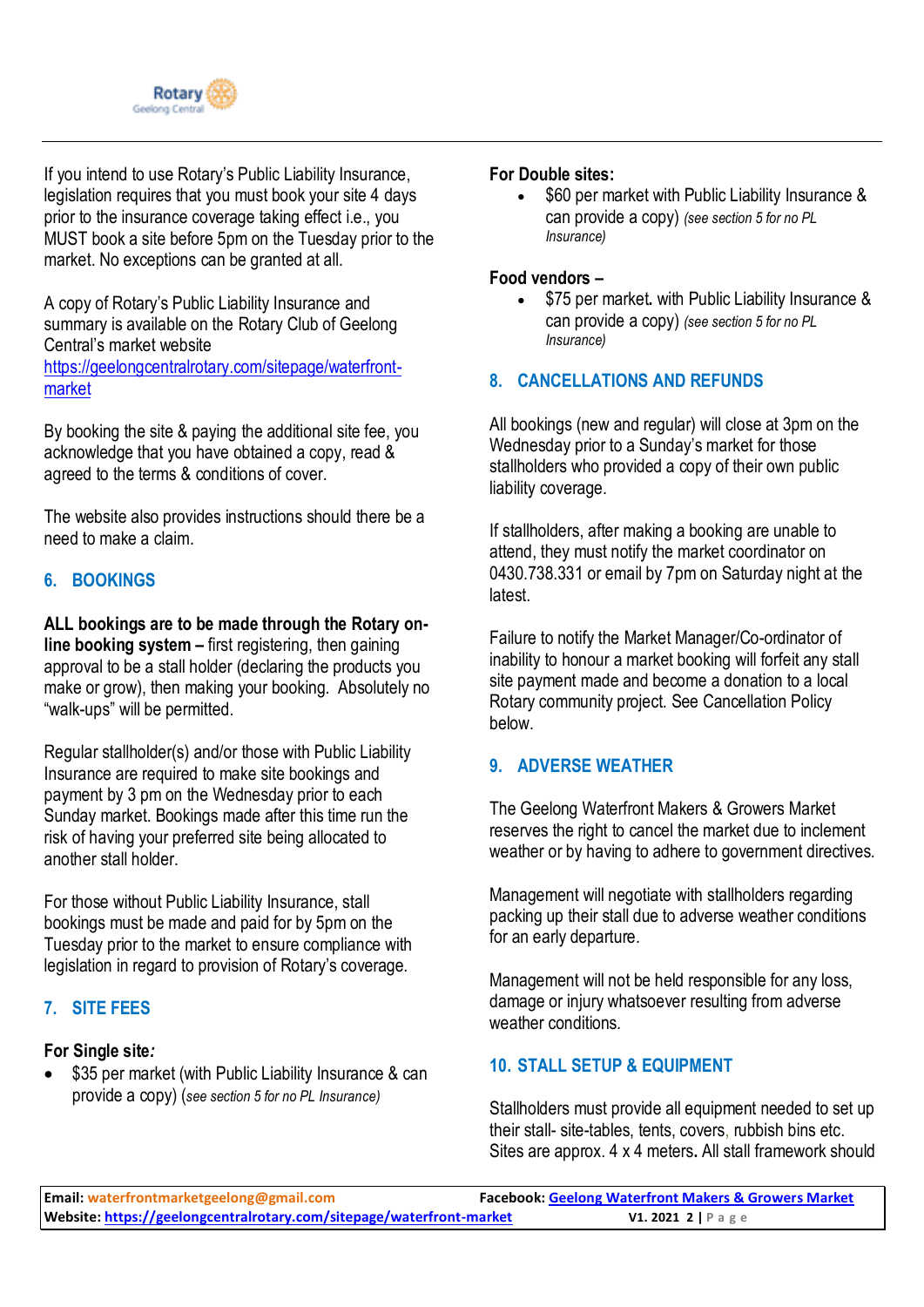

be properly secured at all times, including with both pegs & weights (20 kg per leg).

## **11. WASTE MANAGEMENT**

Each stallholder is responsible for cleaning their allocated site and surrounding area at the end of the day. Stallholders must not put their stall waste in the market bins, please take your own rubbish home.

All stallholders will need to be compliant with the Victorian State Governments Feb 2023 ban on single-use plastics.

# **12. FOOD STALLS**

Sale of food items must comply with City of Greater Geelong health regulations relating to foodstuffs. All stallholders selling food must enclose a permit/letter of approval with their application.

### **Electrical cords MUST be used in compliance with O.H. &S. standards. Rubber matting/or equivalent to be provided by vendor to cover power leads when laid out & "in use"**

By Feb 2023 food must be presented in fully compostable or recycled materials (e.g., packaging, tableware, cutlery, sample trays, cups). Non-compliance will result inability to attend the market after Feb 2023.

The Market has a very strong preference that straws are not on display and are given out only on request.

# **13. SITE SAFETY**

#### *Please, DRIVE WITH CAUTION at a speed no more than 5kms when driving ON & OFF Steampacket Gardens – using your HAZARD LIGHTS*

# **14. STALL HOLDER CODE OF CONDUCT**

Stallholders are required to conduct themselves and their stalls in a seemly manner & within COVID-19 protocols prevalent for the month of the market, as listed on the Victorian Dept of Health website:

[https://www.health.vic.gov.au/covid-19/directions-issued](https://www.health.vic.gov.au/covid-19/directions-issued-by-victorias-chief-health-officer)[by-victorias-chief-health-officer](https://www.health.vic.gov.au/covid-19/directions-issued-by-victorias-chief-health-officer)

Stallholders are expected to conduct themselves in a manner that is fair, professional and that will not bring Rotary into disrepute.

Rotarians live by a code of conduct based on the Four Way Test (detailed below). By their presence at the market, Stallholders agree to adhere to this code and to accept any market decisions made by Market Management based upon it.

- 1. Is it the truth?
- 2. Is it fair to all concerned?
- 3. Will it build goodwill and better friendships?
- 4. Will it be beneficial to all concerned?

Stallholders also are reminded of their liability under copyright laws in regards to originality of their goods. Loud product promotion by stallholders (spruiking) is not permitted.

All correspondence, other than site bookings and payment, must be via email to: **[waterfrontmarketgeelong@gmail.com](mailto:waterfrontmarketgeelong@gmail.com)**

## **15. MARKET MANAGEMENT RESPONSIBILITIES**

The Rotary Club accepts no responsibility for loss or damage to goods or injury to any person during any market.

Management reserves the right to undertake any of the following actions:

- 1. Re-locate a stallholder to another stall within the market.
- 2. Require the stallholder to remove from sale any goods or services offered by the stallholder which are not approved products; or
- 3. Request that the stallholder undertake any reasonable measure to improve the safety of the stall or to raise the presentation level of the stall and its products.